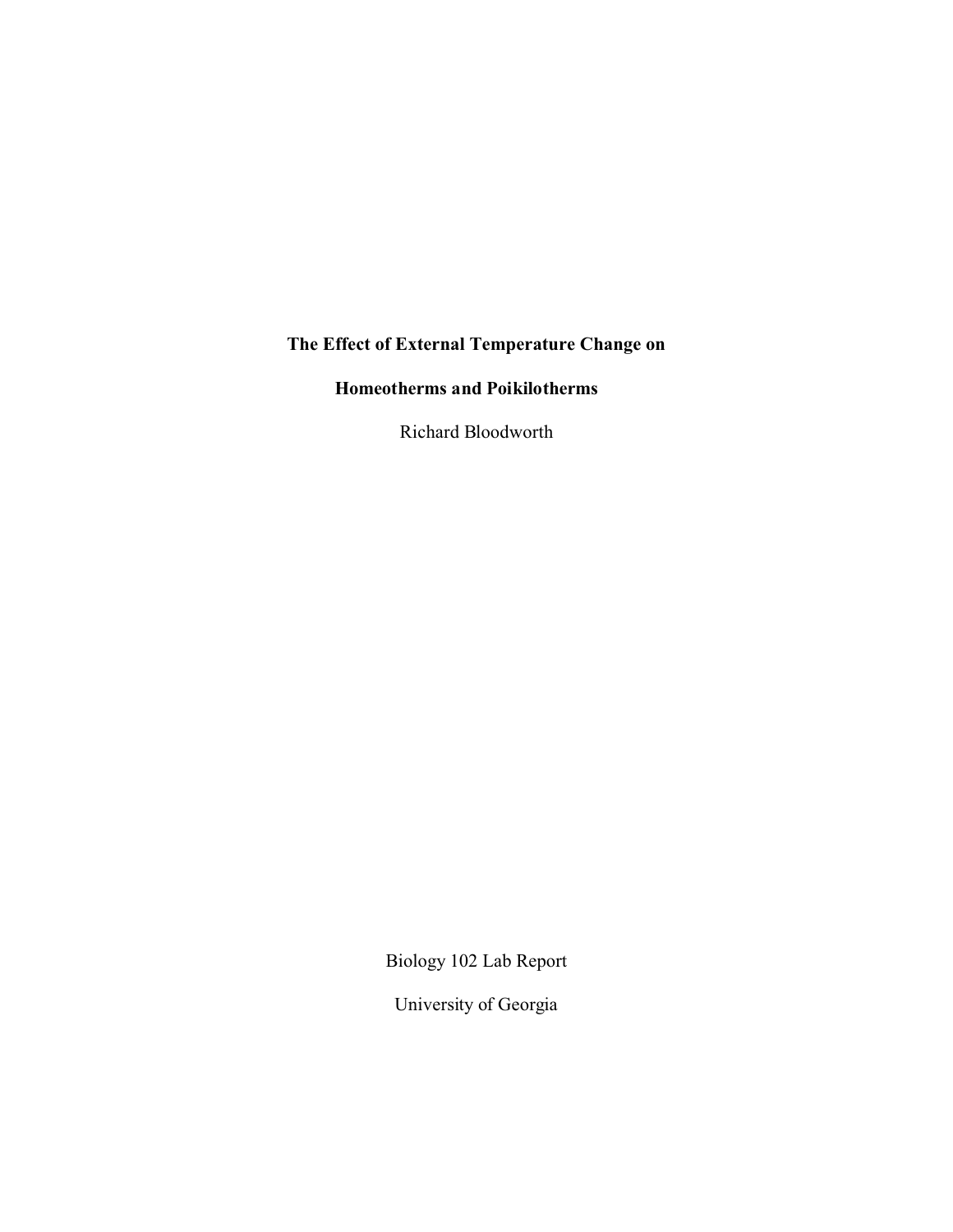The oxidation of carbohydrates, fats, and proteins require the process of cellular respiration whose chemical formula is represented by the equation:

$$
C_6H_{12}O_6 + 6O_2 = 6CO_2 + 6H_2O + energy
$$

and which obtains the oxygen from the surrounding environment, usually the atmosphere, necessary for oxidation and which also eliminates  $CO<sub>2</sub>$ . Oxygen consumption is therefore a good way to measure metabolic change in organisms. Whenever physical work is involved the body and the excited muscles need more oxygen than when in a state of rest. Also, in a cold environment, since the body is losing energy to maintain body temperature, the body needs more oxygen.

The purpose of this experiment is to measure the intake of oxygen of **poikilotherms** (organisms whose temperature varies with the environmental temperature) and **homeotherms** (organisms who maintain a stable body temperature independent of the environment) in different environmental temperatures and compare the results.

The hypothesis for this experiment is that the change in temperature from warm to cold will cause a rise in the metabolic rate in the homeotherm since its oxygen needs will increase as it regulates its body temperature. Conversely, the metabolic rate will fall in the poikilotherm as the environmental temperature declines since its body temperature equalizes with external temperature and its oxygen needs are less.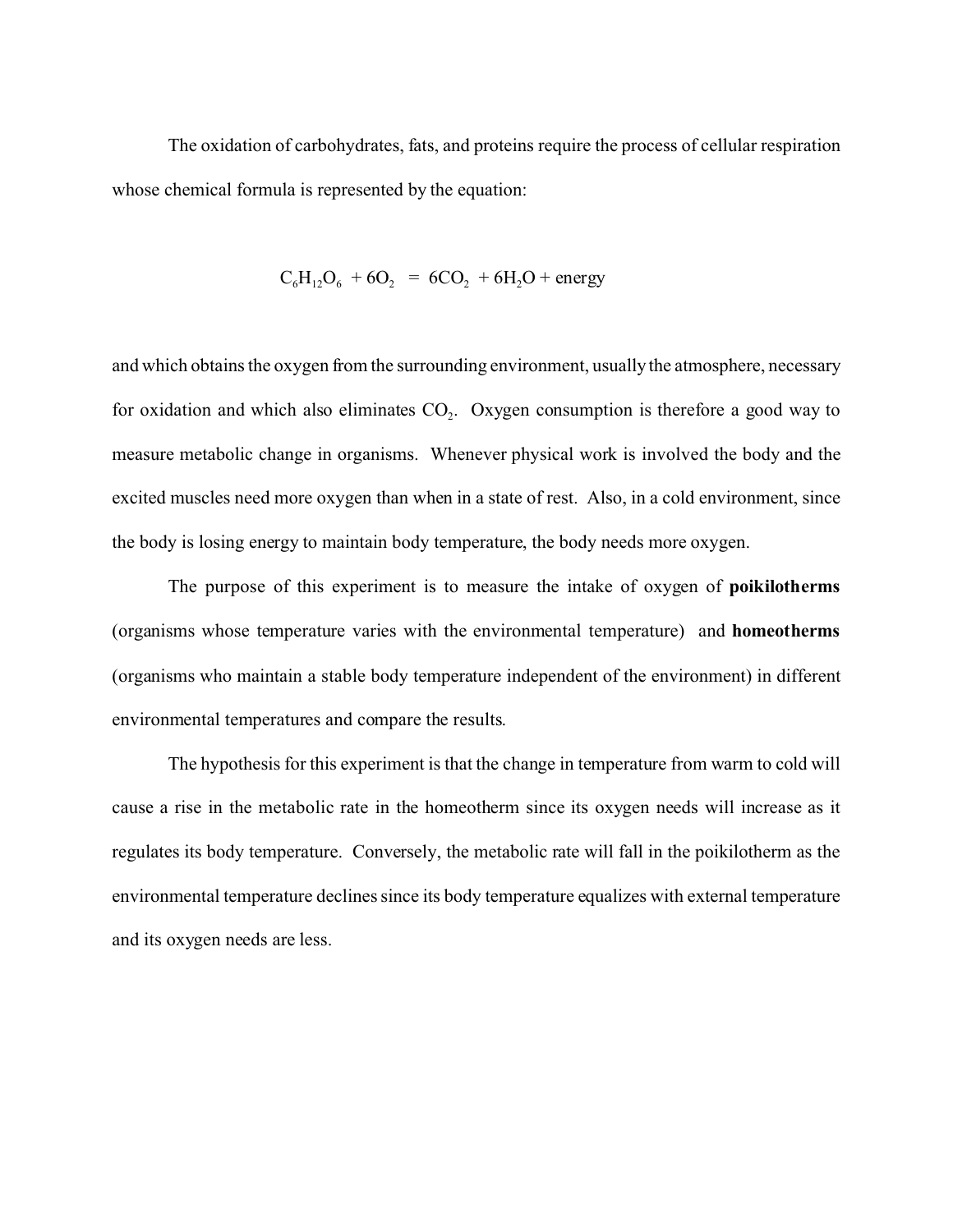#### **Methods and Materials**

In order to do this experiment, two water baths were needed, one with a temperature of 10 degrees Celsius, and the other at 25 degrees Celsius. The poikilotherm (a frog) was placed in a 125 ml flask and the homeotherm (a mouse) was placed in a 500 ml flask. To allow for more accurate results several groups did the experiment with one frog each and the other groups did the same experiments with one mouse each.

After putting the frog in the flask our group closed the flask with a rubber stopper through which ran a flexible rubber tube . Inside of the flask at the end of the tube which extends to about the middle of the flask is attached an open vial within which is placed a few drops of KOH which is sandwiched in between absorbent cotton on the bottom and non-absorbent on the top. The KOH absorbs the CO<sub>2</sub> exhaled from the organism and thus helps to determine the amount of O<sub>2</sub> consumed and thus the metabolic rate of the organism. The other end of the tube which is external to the flask is connected to a manometer which is a U-shaped glass tube which is filled with dyed water that moves as the gas expands between the flask and the water-filled tube. The distance the water moved in the tube is measured against a grid marked in centimeters. The metabolic rate is determined by dividing the volume of  $O_2$  consumed which is divided by the elapsed time; this result is in turn divided by the weight of the organism. Since the temperature of the water changed during the course of the experiment a control was used by placing marbles of about equal volume of the frog in another flask of equal volume with the same attached apparatus. After the flask was immersed in the water for 20 minutes at 25 degrees Celsius , the distance the manometer moved was recorded during two ten minute intervals. The experiment was again repeated twice; this time in water of 10 degrees Celsius. The distance the control manometer moved was also indicated during the same intervals.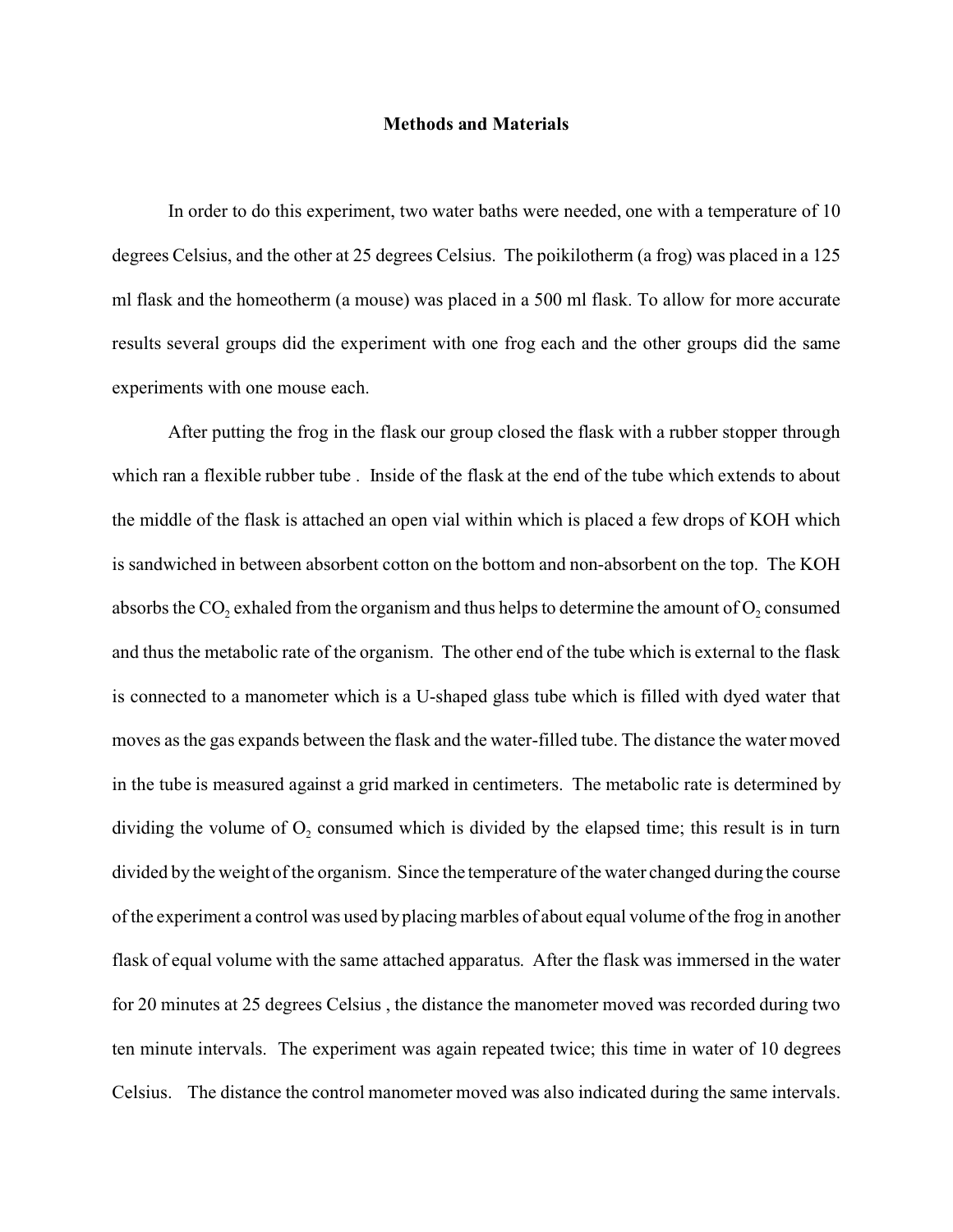The other groups recorded results from the same experiment using 500 ml flasks to determine the metabolic rate of the mouse.

### **Results**

The combined and averaged class results were as follows:

**Metabolic Rates** (O<sub>2</sub>/time/weight)

Frog (poikilotherm) Mouse (Homeotherm)

Warm (25°C) 11.55 10.38

Cold (10°C) 6.38 32.40